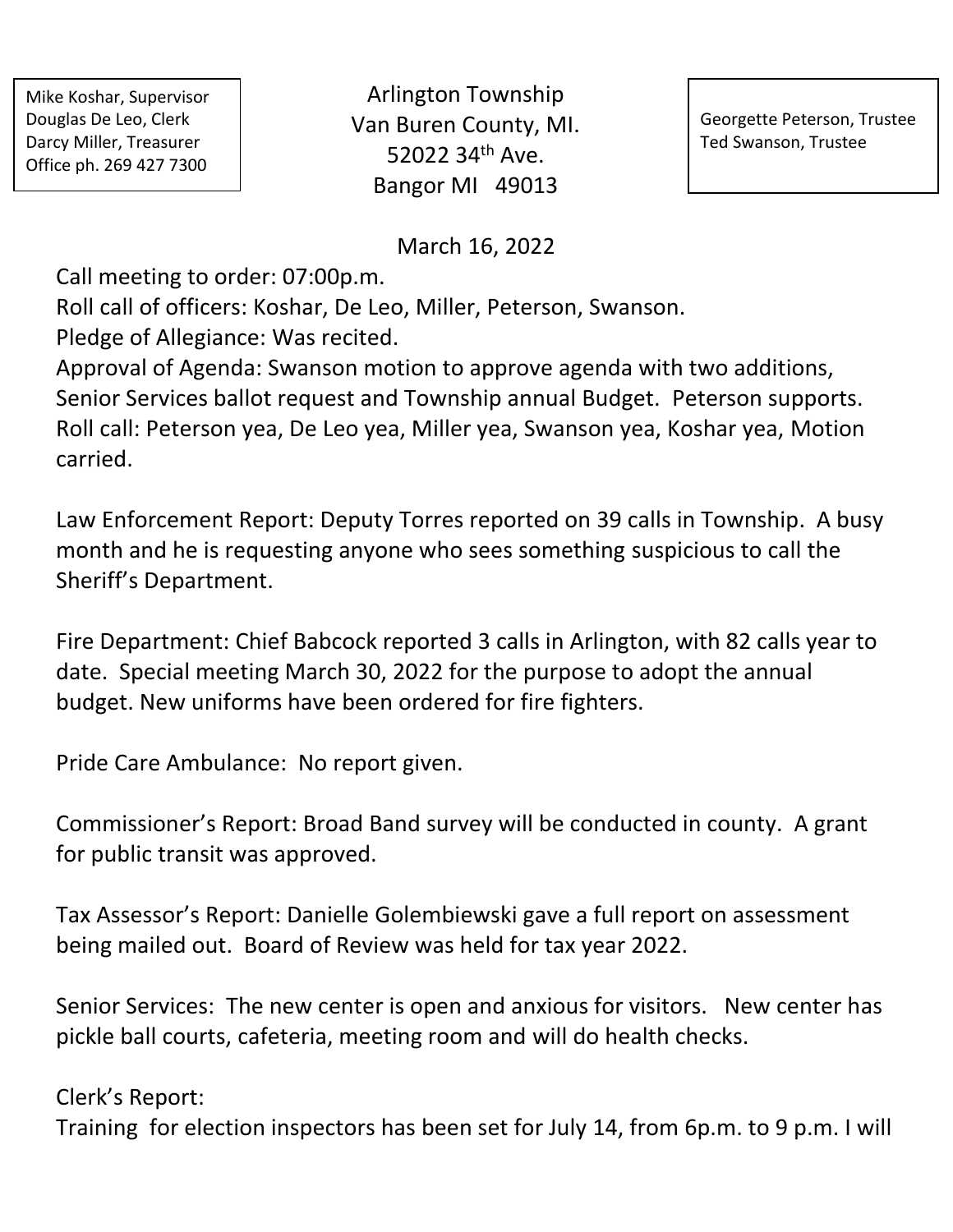need an application for anyone who wants to work as an inspector. Three elections this year.

Supervisor's Report: Road tour conducted and several suggestions were offered from the County Road Commission. Board has reviewed and will comment.

Treasurer's Report: Current balance as of March 01, 2022 \$95,490.61, Receipt total \$37,175.00, Expenditures \$77,118.39, Balance as of March 16, 2022, \$55,548.22. Tax collection is complete and just waiting for county to finalize. Phil Pitts is no longer going to be the deputy and Matt Miller will be sworn in the first of April, 2022.

A motion by Swanson to accept financial report and pay invoices, plus one late invoice from Accident Fund of Michigan in the amount of \$1,671.00. Support by Trustee Peterson. Roll call: Koshar yea, De Leo yea, Peterson yea, Miller yea, Swanson yea. Motion carried.

Approval of Minutes of February 16, 2022. Motion by Koshar supported by Swanson to accept minutes as presented.

Roll Call: motion carried

Consent Agenda: Motion by De Leo, supported by Swanson to approve consent agenda. Motion Carried.

New Business:

1. Township Sexton Position: One bid was presented and not in a sealed envelope from Gregory's Plastic Fence and Sexton Services. Sexton's position was tabled by a motion from De Leo, supported by Peterson until the April meeting. Motion carried.

2. Old Grove Barn: Site plan was accepted and approved. Motion by Koshar to approve Special Use Permit after permits from Road Commission, Health Department, Drain Commission, and Fire Department are completed. Supported by Swanson. Motion Carried.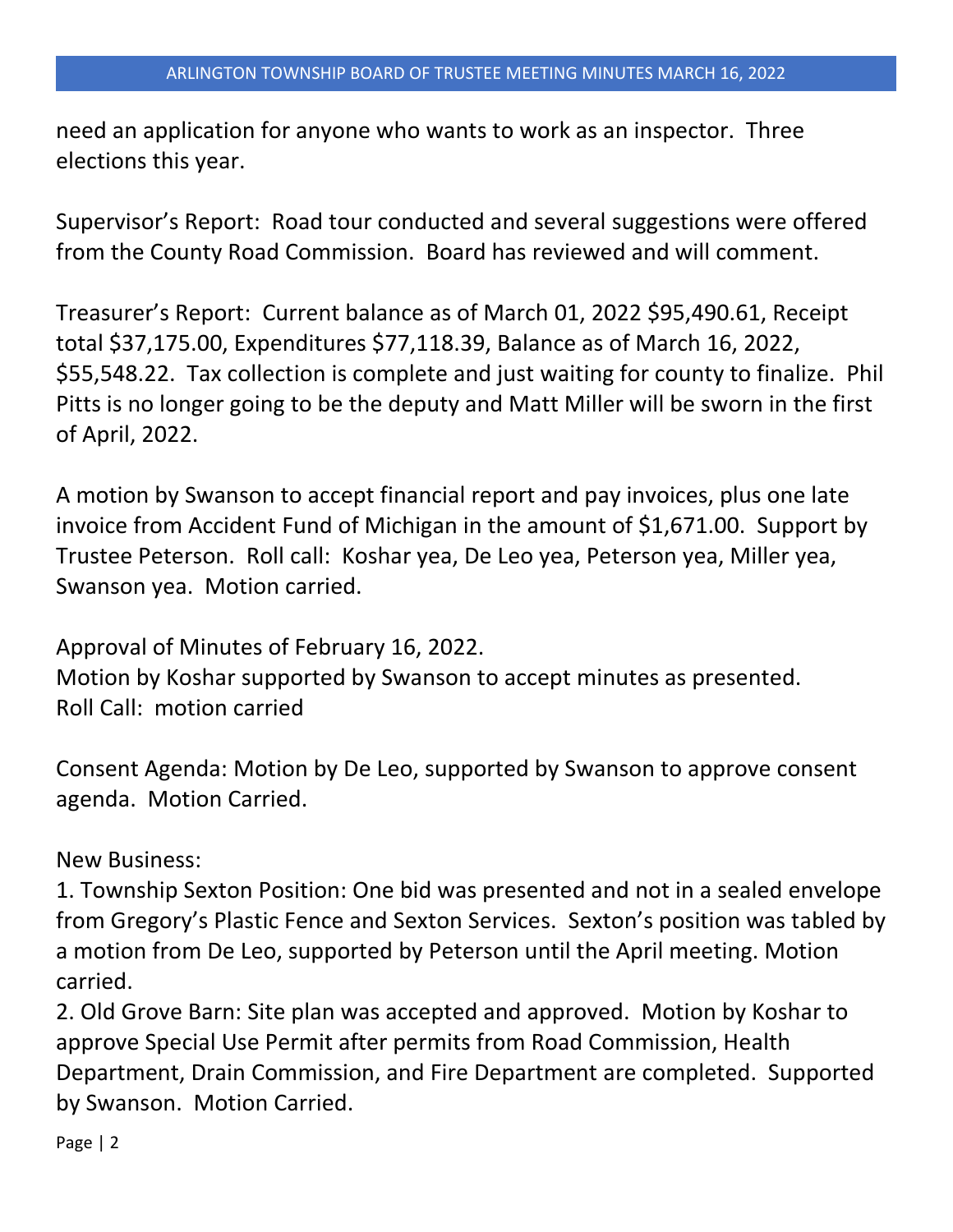3. Planning Commission: The board has recommended the planning commission meet on a quarterly schedule, adopt by-laws and work on zoning maps and changes to ordinances. Master Plan revisions can start after January 2024.

4. Cure of the Earth: Mr. Chris Passmore has requested that he be able to move fence surrounding his marijuana planting. He is not increasing the size of planting but only moving fence and grow area. An administrative decision was made approved by Attorney to allow him to move fence being able to use new ground but not increasing his plant area.

5. Road Work: Accept the county road commission's recommendations to do seal coating, wedging and crack repair was accepted.

6. Budgets: General Fund Budget, Building and Inspections Budget, Road Budget, Fire Department Budget, and Senior Services Budget was approved by a roll call vote. De Leo yea, Koshar yea, Swanson yea, Peterson yea, Miller yea.

7. Van Buren County Recycling: A motion to approve a donation in the amount of \$1000.00 for partnership in recycling initiative. Motion carried.

8. Senior Services of Van Buren County: Motion by De Leo, supported by Swanson to accept millage ballot language: *Shall the tax limitation imposed under Article IX, Section 6 of the Michigan Constitution on general ad valorem taxes and Public Act 39 of 1976, within the Township of Arlington be increased to 1 mill (\$1.00 per #1000 of taxable value) for the purpose of providing funds to be paid to Senior Services of Van Buren County, Inc. for providing activities and general senior services pursuant to the public Act 39 of 1976 for individuals 60 years of age or older; and shall the Township be authorized to levy such increase in millage for said purpose thereby raising in the first year an estimated \$69,406.30. Roll Call Vote: De Leo yea, Swanson yea, Miller yea, Koshar yea, Peterson yea.*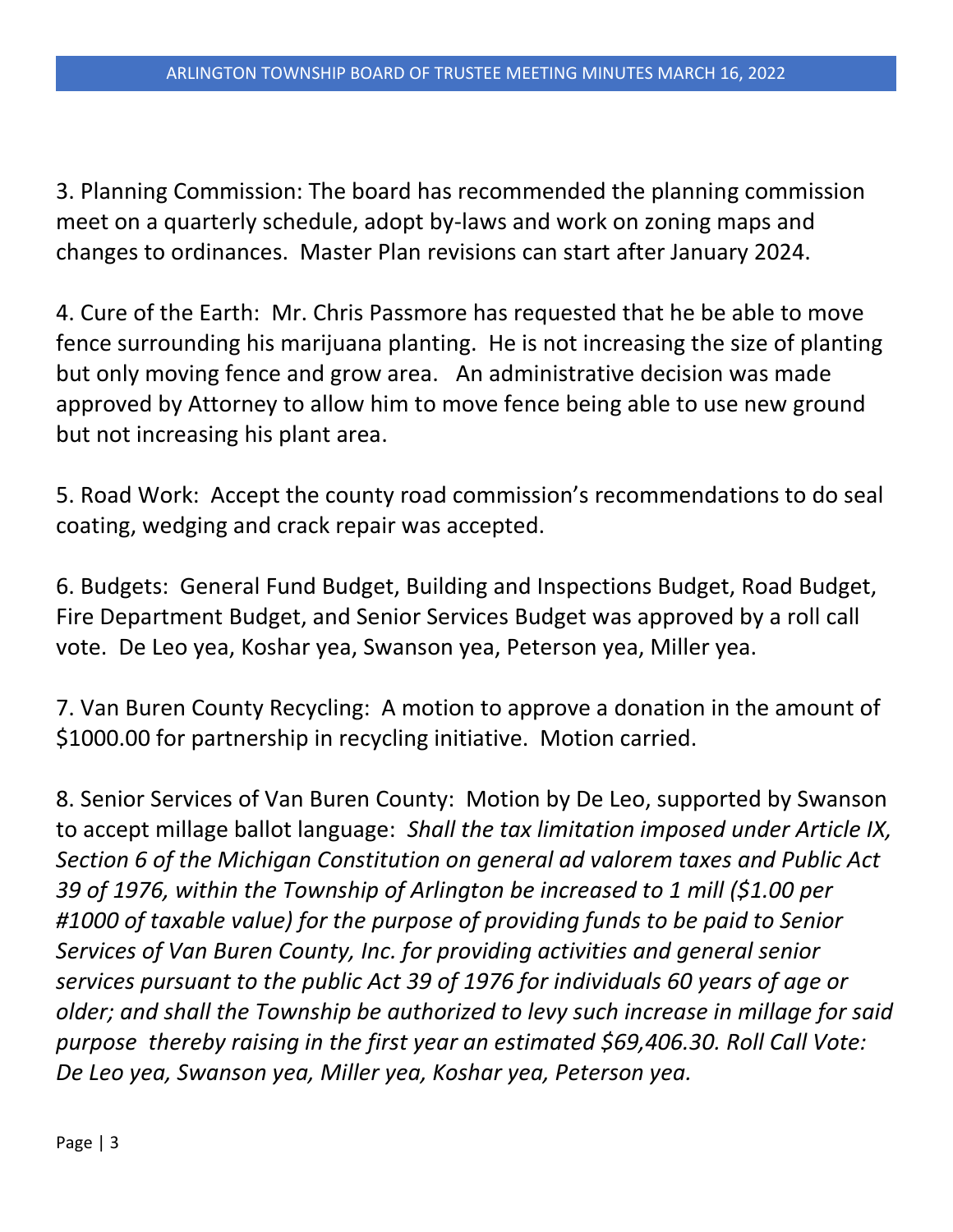Old Business:

1. Black River Botanicals 26980 CR 215, Bangor: Site plan was submitted and a recommendation to approve one class A license and one class B license and approve the Special Use Permit only on Stage 1 of construction. Roll Call: Miller yea, De Leo yea, Swanson yea, Koshar yea, Peterson yea. Motion carried.

2. Purple Valley: Landscape plan was received on March 9, 2022, but no one was present to explain plan. The topic will come up again on the April meeting.

3. Quality Cannabis, 47200 48st Lawrence: The EGLE report has not been released as of 03/16/2022 still hopeful by the end of March.

4. Green Mitten: Has approval of EGLE and all permits have been submitted.

5. April 6, 2022 a special meeting has been called with a 06:00p.m. start time.

6. Telephone use: A motion by Swanson to pay up to \$60.00 a month for a new cell phone for township use only and \$30.00 for prior personal phone use. Support by De Leo. Motion carried.

7. Community Building Roof: Just unbelievable how long this issue has taken to complete. A bid by Justin Gordon for \$650 dollars for two rolls of ice diverters on each side of building has been submitted. Motion by Swanson, supported Miller. Motion carried.

Adjournment by Supervisor Koshar at 09:30p.m.

Minutes submitted by Clerk Douglas De Leo.